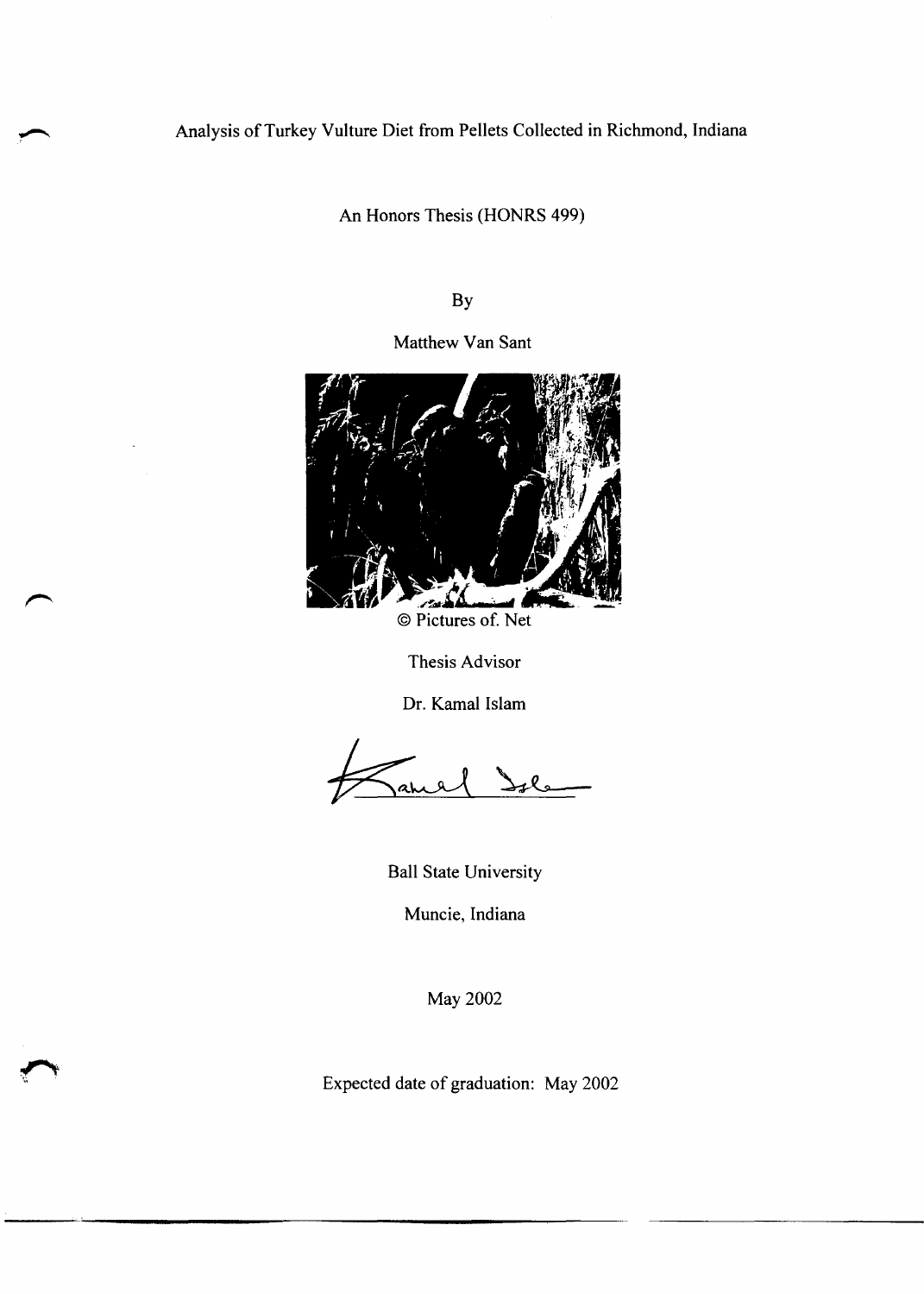SpCoI:'  $he$ si  $\mathsf{L}^{\mathsf{D}}$ *;;.,lfcCt*  .Z4 200a

# • **" ?"i:> ABSTRACT**

Although research on the eating habits and food preferences of Turkey Vultures *(Cathartes aura)* have been undertaken in other areas such as Pennsylvania and Wisconsin, little research has been conducted on the diet of Turkey Vultures in Indiana. A bird's feeding habits can vary across its range so it is important to determine the preferences of Turkey Vultures in Indiana. I analyzed 329 Turkey Vulture pellets that were collected weekly from 1994-1996 from the same roost site near Richmond, Wayne County, Indiana. Dr. Neil Sabine, Indiana University East, collected the pellets and analyzed them. Dr. Sabine gave me a subset of his sample to analyze and to verify the accuracy of the methodology employed in his analysis without knowing his results. The objective of my study was to determine if there was a shift in the vultures' diet over time, specifically with regard to mammalian species consumed. Guard hairs found in the pellets were analyzed using macroscopic and microscopic techniques to determine mammalian species consumed by Turkey Vultures. Chi-squared test of homogeneity was used to determine if there was a significant difference between the proportions of raccoon *(Procyon lotor),* opossum *(Didelphis virginiana),* and other mammals consumed among years (1994, 1995, and 1996). My results indicted no significant differences in the proportions of mammals consumed from 1994-1996  $(p < 0.3)$ .

#### **INTRODUCTION**

Turkey Vultures *(Cathartes aura)* inhabit and breed in the entire continental United States (Kirk and Mossman 1998). Their year-round range is mostly in the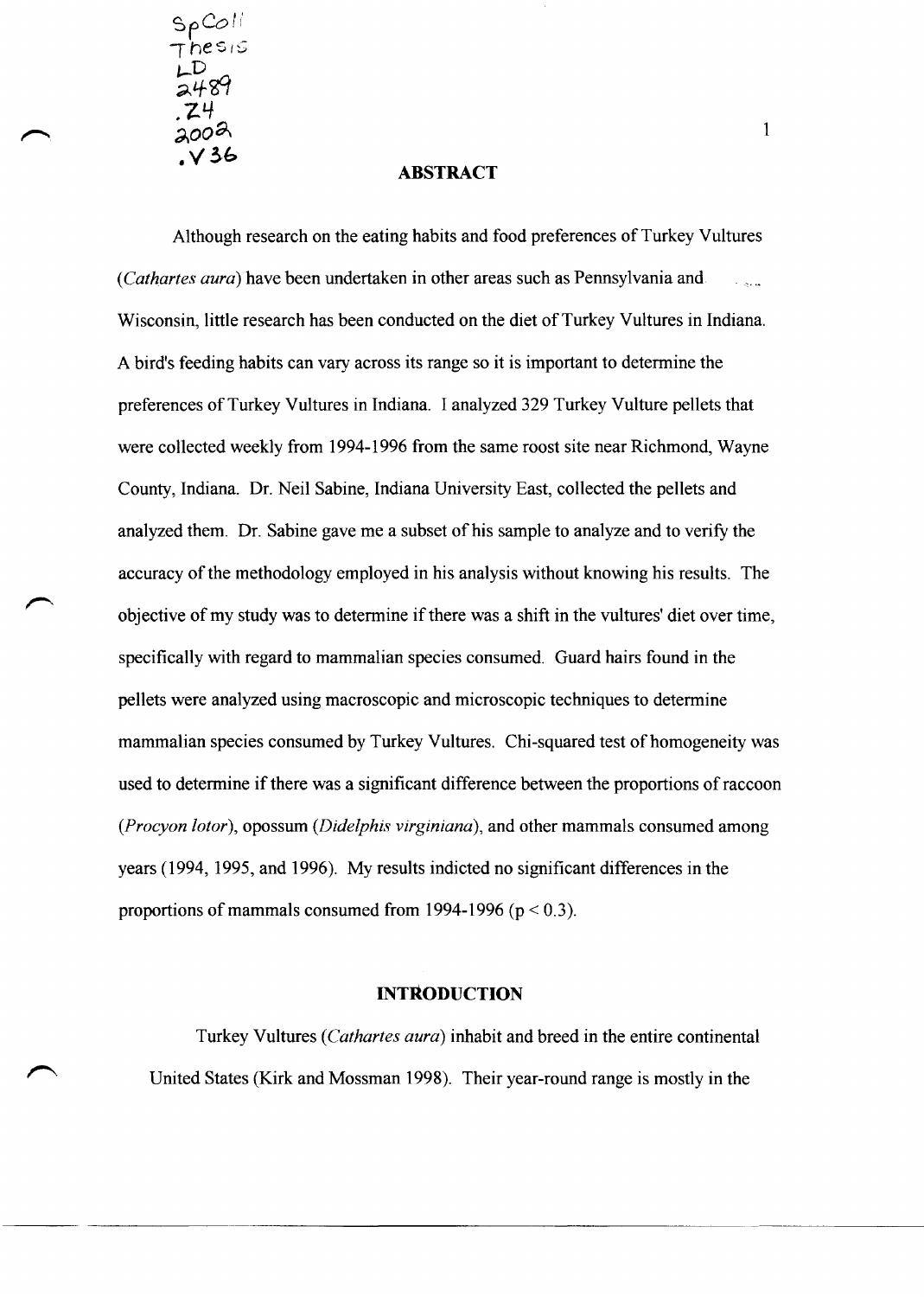southeastern states, as far west as Texas and as far north as Maryland. Turkey Vultures are common in Indiana, but not much is known about their diet, locally. The birds' diet has been studied elsewhere. They are known to feed opportunistically on a wide range of wild and domestic carrion, but mammals are the most common food source (Kirk and Mossman 1998). Turkey Vultures in Pennsylvania during August, October and December consumed pig *(Sus Serofa;* 14% of diet), cow *(Bas taurus;* 6%), sheep *(Ovis aries;* 1%), and kitchen scraps (6%). Wild animals included woodchuck *(Marmota monax;* 16%), striped skunk *(Mephitis mephitis;* 8%), raccoon *(Procyon lotor; 13%),*  opossum *(Didelphis virginiana;* 10%), white-tailed deer *(Odocoileus virginianus; 10%),*  squirrels (Sciuridae; 5%) and rabbits (Leporidae; 6%) (Coleman and Fraser 1987). Turkey Vultures in Wisconsin (March through November) consumed pig (9% of diet), cow (30%), skunk (15%), raccoon (13%), white-tailed deer (21%), squirrels (1%), rabbits (2%), and birds (4%; Kirk and Mossman 1998). There is some evidence that Turkey Vultures prefer particular carrion in parts of their range (Kirk and Mossman 1998). In Pennsylvania and Maryland, there was no significant seasonal shift in food size or type between summer and winter (Coleman and Fraser 1987). No such research has been conducted in Indiana.

 $\overline{\phantom{0}}$ 

Turkey Vultures consume hair and bones while they are feeding on carrion. This material cannot be digested and Turkey Vultures regurgitate indigestible material in the form of a small pellet (Kirk and Mossman 1998). Examination of the contents in pellets allows one to determine which species is consumed. Pellets examined in this study were a sub-sample of pellets examined by Dr. Neil Sabine. This study will help assess the

~~~~~-------------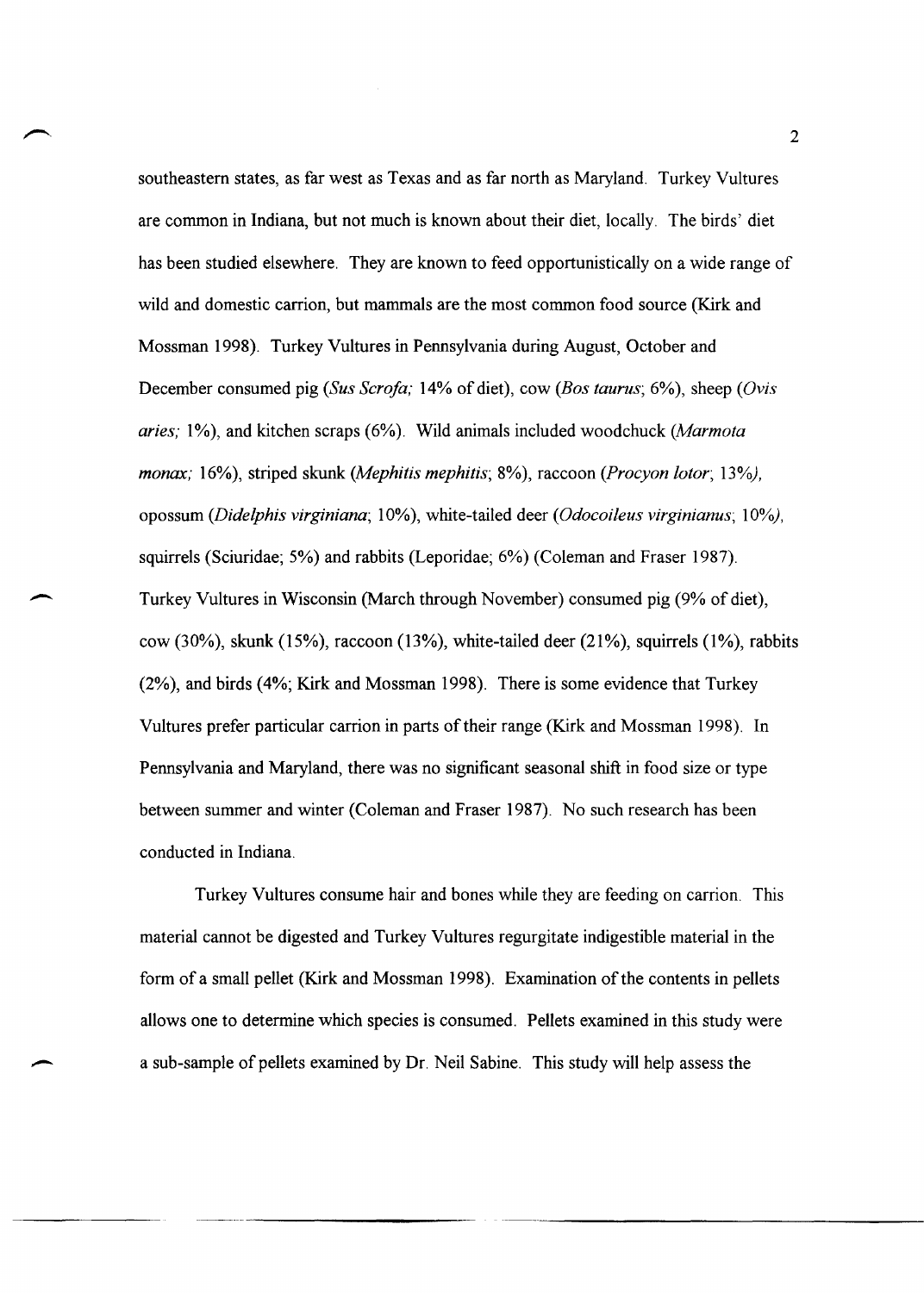accuracy of the methodoglogy employed by Dr. Sabine without my having prior knowledge of his results.

#### **OBJECTIVES**

- 1. To determine mammalian species eaten by Turkey Vultures from a roost site near Richmond, Indiana from March through November, 1994, 1995, and 1996.
- 2. To determine if there is a significant change in the birds' diet among years.

#### **METHODS**

#### **Collection Site**

Turkey Vulture pellets were collected from a roost site near Richmond, Wayne County, Indiana by Dr. Neil Sabine. Every pellet found at the site was collected weekly from March·November, 1994~ 1996.

#### **Pellet Analysis**

Dr. Sabine examined guard hairs in the pellets collected, determined the proportion of mammalian species consumed across 3 years (1994-1996) without relaying the results of his analysis, and gave me a sub~sample (approximately 800) of these pellets to examine. However, due to limited time all of these pellets could not be analyzed; I examined a total of 329 pellets. Each pellet was assigned a number and a random numbers table was used to select approximately 100 pellets to examine at a time. Pellets were analyzed in batches of 100 to be certain that the sample size was not larger than could be examined in the available time. Guard hairs from each pellet were observed,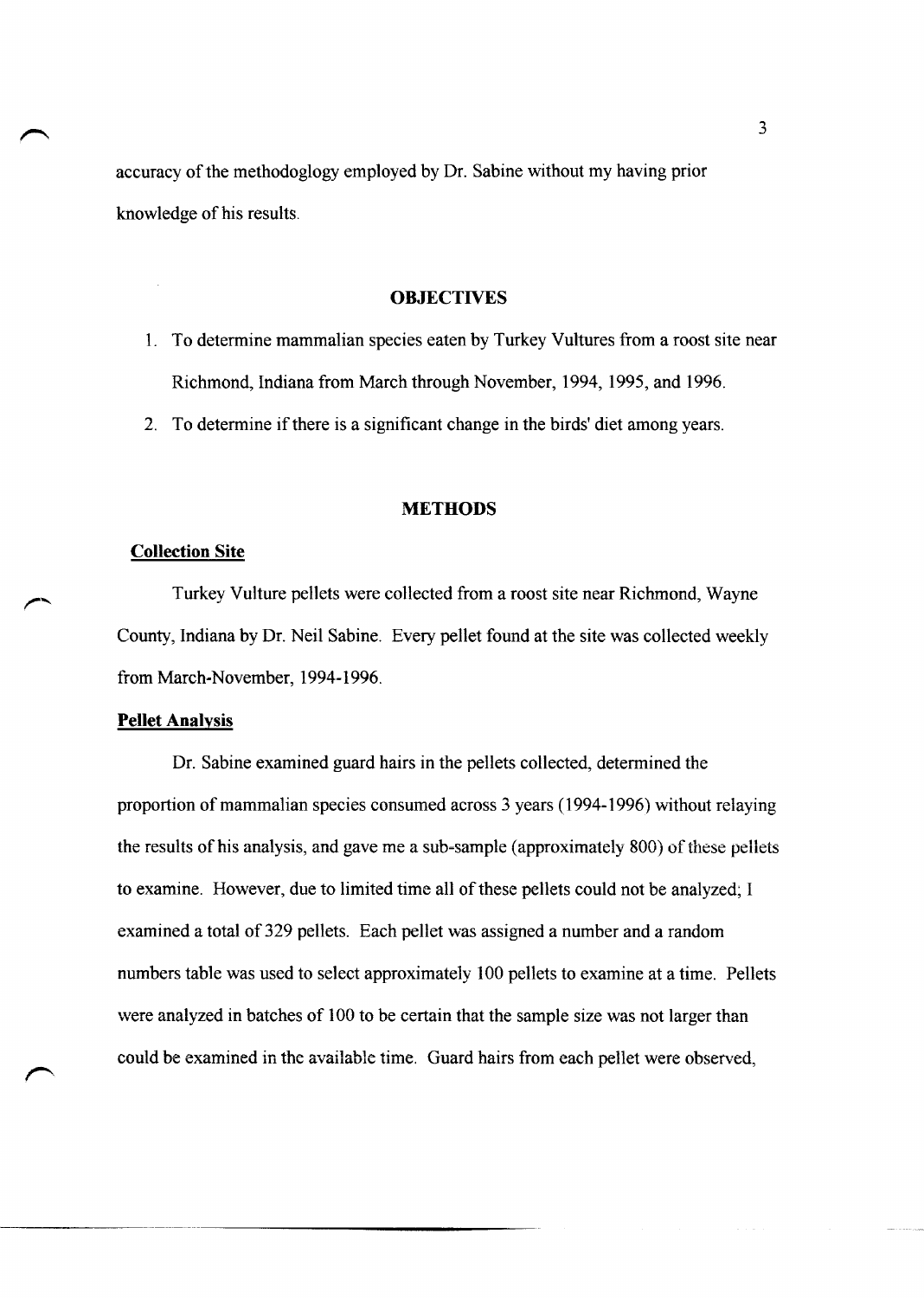first macroscopically then microscopically. Banding patterns and coloration were the macroscopic characteristics examined to compare guard hairs obtained from the pellets with museum skins. From museum skins, it was determined that the banding patterns were as follows: raccoon - hairs with alternating black and white bands of equal length throughout the length of the hair, opossum - white hairs with a black tip, striped skunk hairs were solid black, woodchuck - hairs were dark at the base fading to orange at the tip, eastern cottontail *(Sylvilagus jloridanus)* - short hairs with a black band at the base and tip with a white band in the middle, fox squirrel *(Sciurus niger)* - hairs with alternating black, orange, and white bands of equal length. Comparison with museum skins allowed determination of mammalian species consumed by Turkey Vultures. Each pellet examined contained the remains of only one species. Based on these observations, pellets containing guard hairs from the same species were grouped together. Using a random numbers table, pellets were selected from each identified species group to make impression slides for microscopic examination. For every ten pellets of an identified species group, one slide was made. For groups with less than ten pellets, at least one slide was made for that group. A thin layer of clear fingernail polish was applied to a blank microscope slide and allowed to dry slightly. A guard hair from the pellet was then placed onto the fingernail polish. Once the polish was completely dry, the hair was removed, leaving an impression of the guard hair's scale pattern. A second party numbered the slides and recorded the slide number and from which pellet the slide was made. This was done so microscopic observations were not influenced by macroscopic observations. Scale patterns on the slides made from pellets were compared with a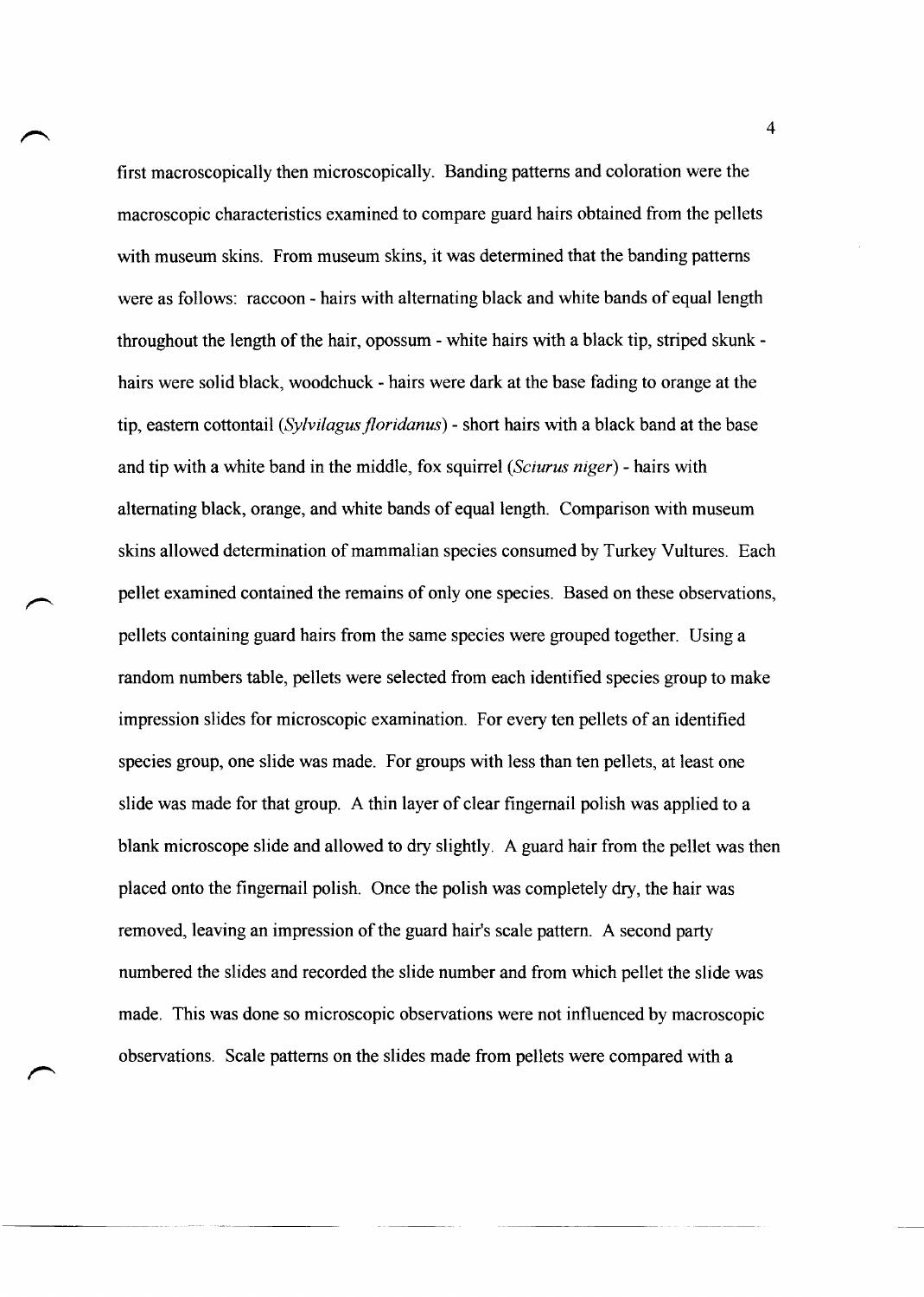reference set of slides made from museum skins obtained from Dr. Sabine. This allowed determination of mammalian species consumed by Turkey Vultures. Macroscopic conclusions were then compared with microscopic conclusions. If the microscopic and macroscopic conclusions were consistent, it was assumed that all pellets in that group were determined correctly macroscopically. If all microscopic conclusions for a group were not consistent with macroscopic conclusions, that group of pellets was re-analyzed using macroscopic and microscopic procedures until conclusions were identical.

#### STATISTICAL ANALYSIS

Pellets were examined and assigned to eight categories based on the pellet's contents. The categories were: raccoon, opossum, striped skunk, woodchuck, eastern cottontail, fox squirrel, birds, and unknown. Woodchuck, striped skunk, eastern cottontail and fox squirrel were grouped together and labeled "other mammals" because there were only a small number of each species (Table 1). A chi-squared test of homogeneity with an alpha-level of 0.05 was used (LeBlanc 2000) to determine if there was a significant difference in the proportion of opossum, raccoon and other mammals consumed from March through November, 1994 -1996. The unknown group was not included in the chisquare test because unknown pellets could possibly belong to an identified species group. The bird category was also not included in the chi-square test because I was mainly interested in mammalian species consumed by the vultures and this category was too small ( $n = 16$ ) to properly incorporate into the test.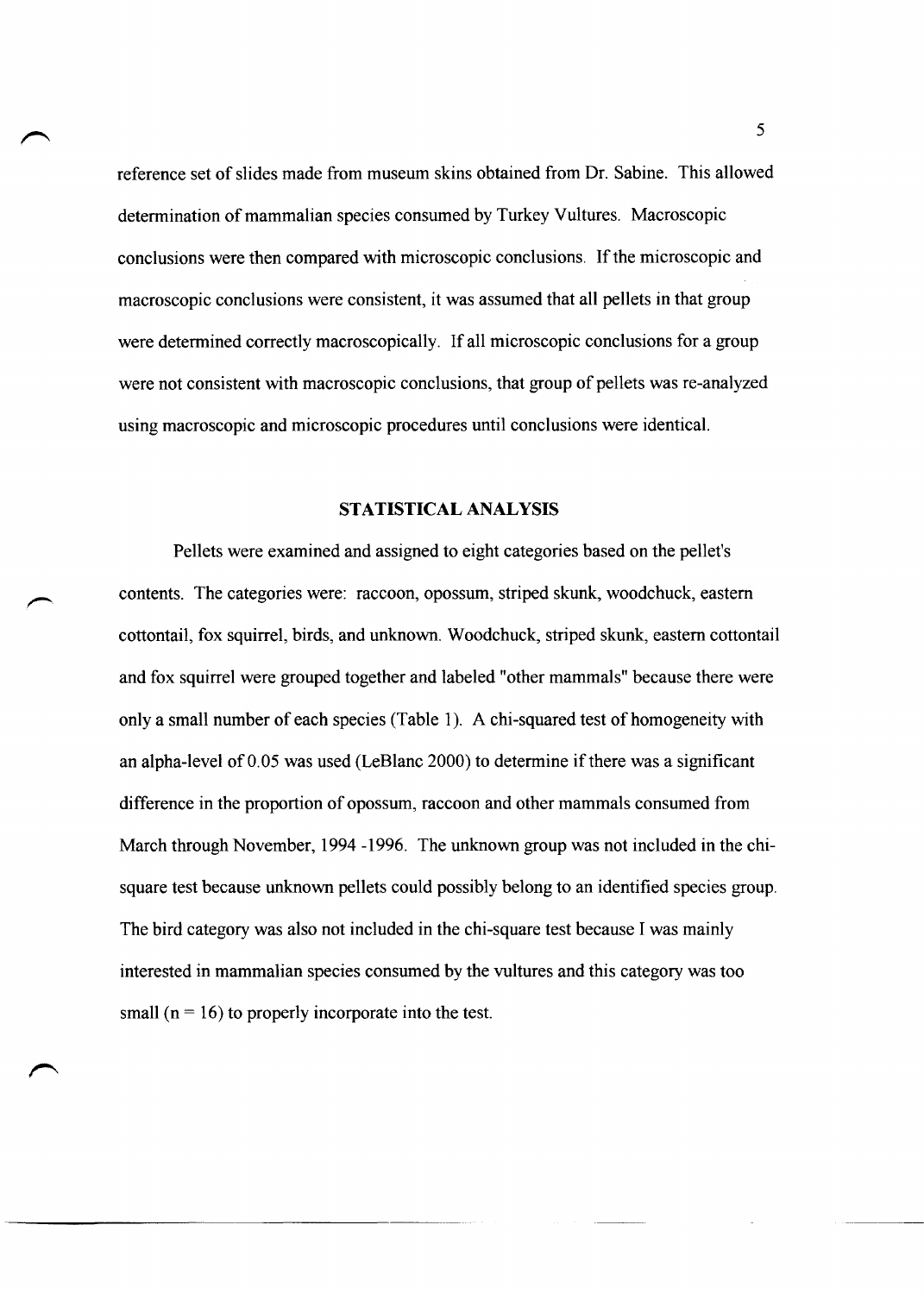| <b>Species</b>                             | 1994 | 1995 | 1996 | Total |
|--------------------------------------------|------|------|------|-------|
| Raccoon (Procyon lotor)                    | 20   | 74   | 89   | 183   |
| Opossum (Didelphis virginiana)             | 8    | 28   | 23   | 59    |
| Fox Squirrel (Sciurus niger)               |      | 14   | 3    | 22    |
| Eastern Cottontail (Sylvilagus floridanus) |      | 3    |      | 6     |
| Striped Skunk (Mephitis mephitis)          |      | 10   | 10   | 23    |
| Woodchuck (Marmota monax)                  |      |      |      |       |
| <b>Birds</b>                               |      |      |      | 16    |
| Unknown                                    | റ    | ┑    | Ч    | 18    |
| <b>Total</b>                               | 42   |      | 145  | 329   |

Table 1. The number of each species consumed by Turkey Vultures in Richmond, Indiana from March through November, 1994, 1995, and 1996.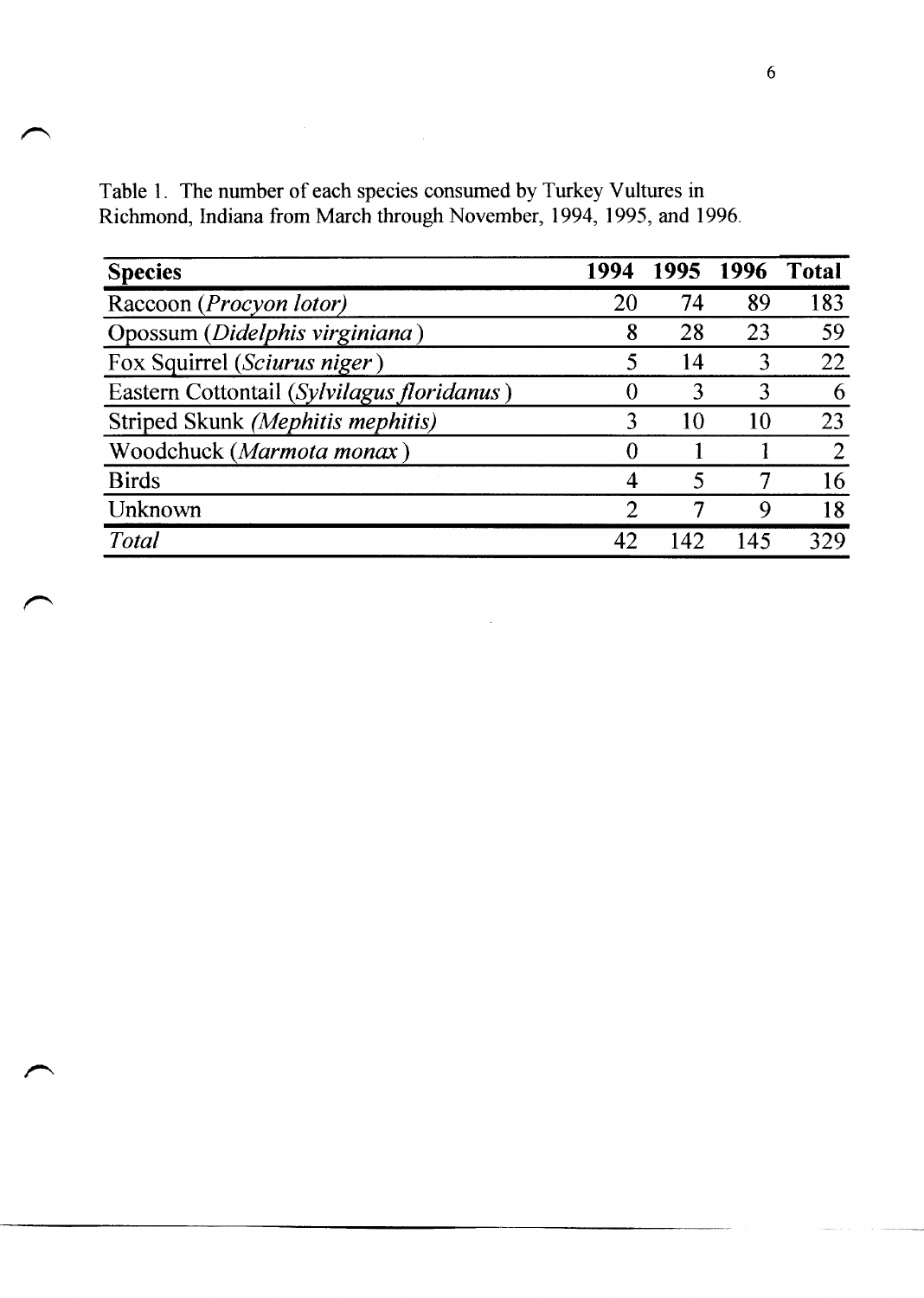#### **RESULTS**

A total of 329 pellets were examined for the years 1994 (n = 42), 1995 (n = 142), and 1996 ( $n = 145$ ) (Table 1). The percentage of each species consumed in 1994 was as follows: raccoon (47.6%), opossum (19.0%), fox squirrel (11.9%), eastern cottontail  $(0\%)$ , striped skunk  $(7.1\%)$ , woodchuck  $(0\%)$ , birds  $(9.5\%)$ , and unknown  $(4.8\%)$  (Figure 1). The percentage of each species consumed in 1995 was as follows: raccoon (52.1%), opossum (19.7%), fox squirrel (9.9%), eastern cottontail (2.1%), striped skunk (7.0%), woodchuck (0.01%), birds (3.5%), and unknown (4.9%). The percentage of each species consumed in 1996 was as follows: raccoon (61.4%), opossum (15.9%), fox squirrel  $(2.1\%)$ , eastern cottontail  $(2.1\%)$ , striped skunk  $(6.9\%)$ , woodchuck  $(0.01\%)$ , birds (4.8%), and unknown (6.2%).

There was no significant difference between the proportion of opossum, raccoon and other mammals consumed by Turkey Vultures in Richmond, Indiana from March through November across 3 years (1994,1995, and 1996) (chi-squared test of homogeneity:  $x^2 = 5.276$ , df = 4, p < 0.30, N = 295; Table 2).

#### **DISCUSSION**

My results differ from studies in Wisconsin and Pennsylvania. Cows and pigs were consumed often by Turkey Vultures in Pennsylvania (39% of diet; Coleman and Fraser 1987) and Wisconsin (20%; Kirk and Mossman 1998). Turkey Vultures from a roost in Richmond, Indiana did not consume cows or pigs. Cows and pigs may not be an accessible food source for these birds. However, it is possible that cows and pigs were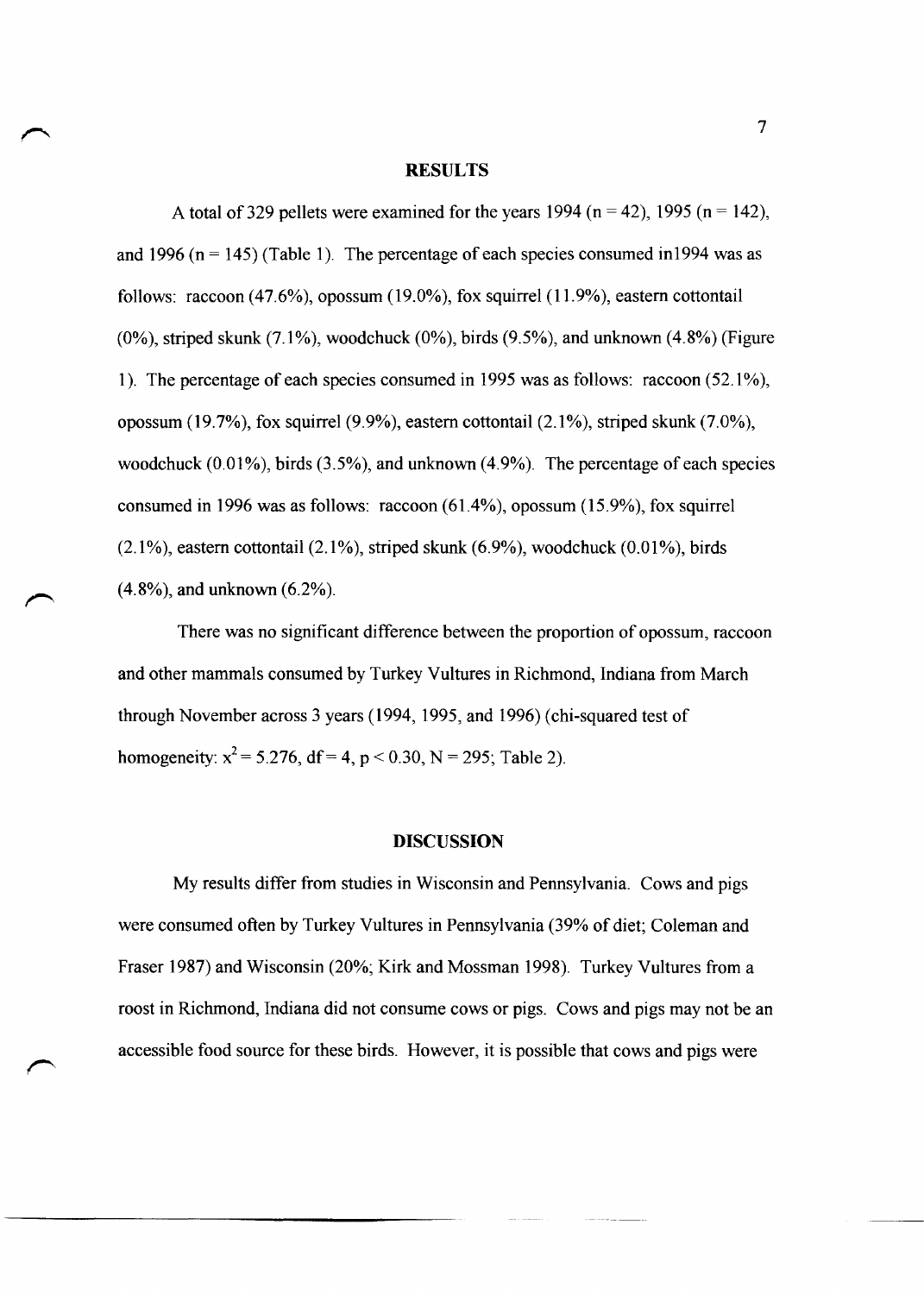

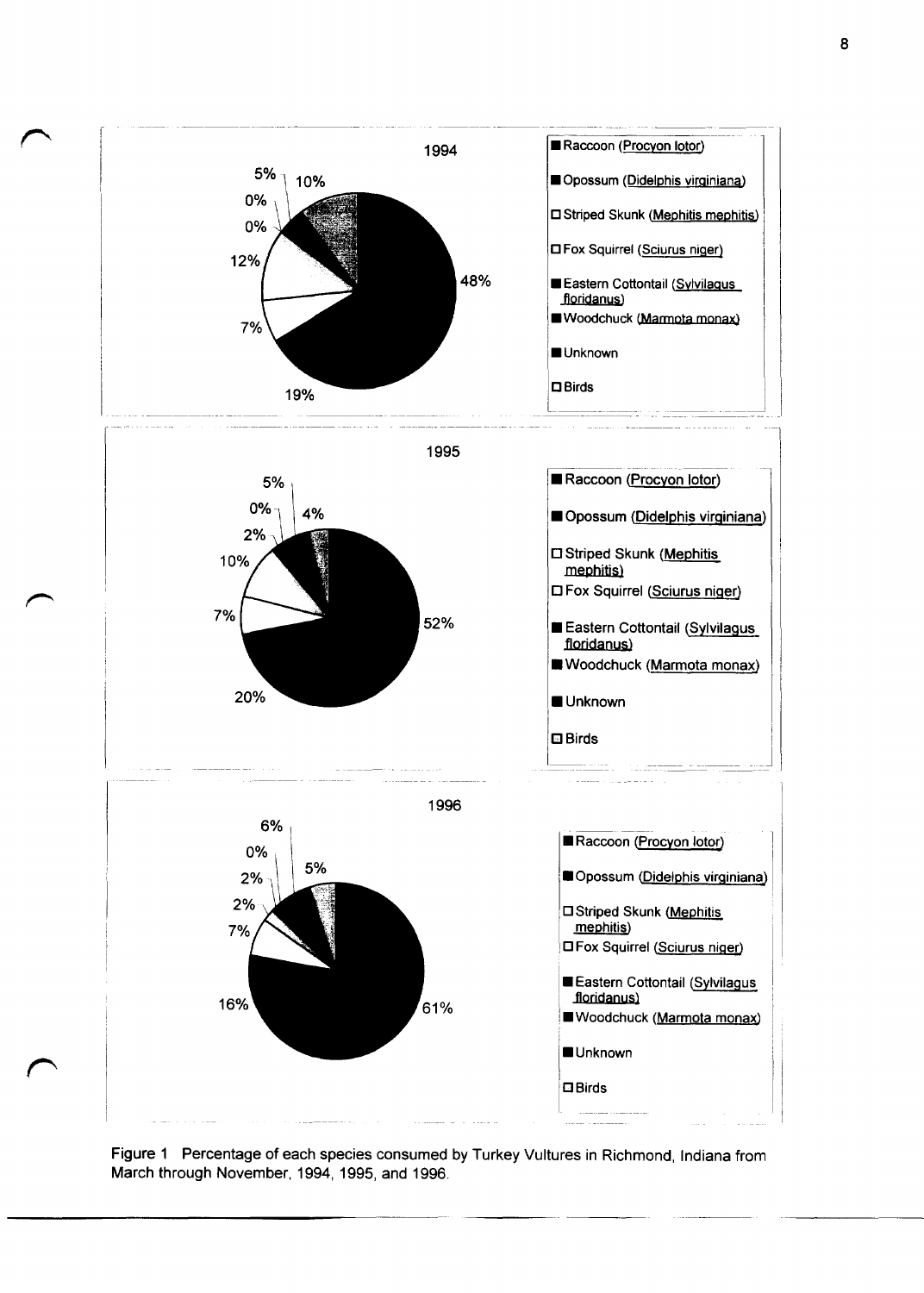Table 2. Chi-squared test for homogeneity to determine if there is a significant difference in proportion of raccoon, opossum, and other mammals consumed by Turkey Vultures in Richmond, Indiana from March through November, 1994, 1995, and 1996.

| Raccoon(Procyon lotor)         | 1994            | 1995        |       | 1996 Total | p^ pool |
|--------------------------------|-----------------|-------------|-------|------------|---------|
| <b>Observed</b>                | 20 <sub>l</sub> | 74          | 89    | 183        | 0.62    |
| <b>Expected</b>                | 22.32           | 80.6        | 79.98 |            |         |
| $(C-E)^2/E$                    | 0.241           | 0.54        | 1.017 |            |         |
| Opossum (Didelphis virginiana) |                 |             |       |            |         |
| Observed                       | 8 <sup>1</sup>  | 28          | 23    | 59         | 0.2     |
| <b>Expected</b>                | 7.2             | 26          | 25.8  |            |         |
| $(C-E)^2/E$                    | 0.089           | 0.154       | 0.304 |            |         |
| Other <sup>a</sup>             |                 |             |       |            |         |
| Observed                       | 81              | 28          | 17    | 53         | [0.18]  |
| <b>Expected</b>                | 6.48            | 23.4        | 23.22 |            |         |
| $(C-E)^2/E$                    | 0.357           | 0.904       | 1.67  |            |         |
| Obs. Total                     | 36 <sup>2</sup> | <b>130l</b> | 129   | 295        |         |
| $X^2$ Total                    | 0.838           | 2.305       | 2.345 | 5.276      |         |
| $df = 4$                       |                 |             |       |            |         |

<sup>a</sup> Includes striped skunk *(Mephitis mephitis)*, eastern cottontail *(Sylvilagus floridanus)*, fox squirrel *(Sciurus niger)*, and woodchuck *(Marmota monax)*.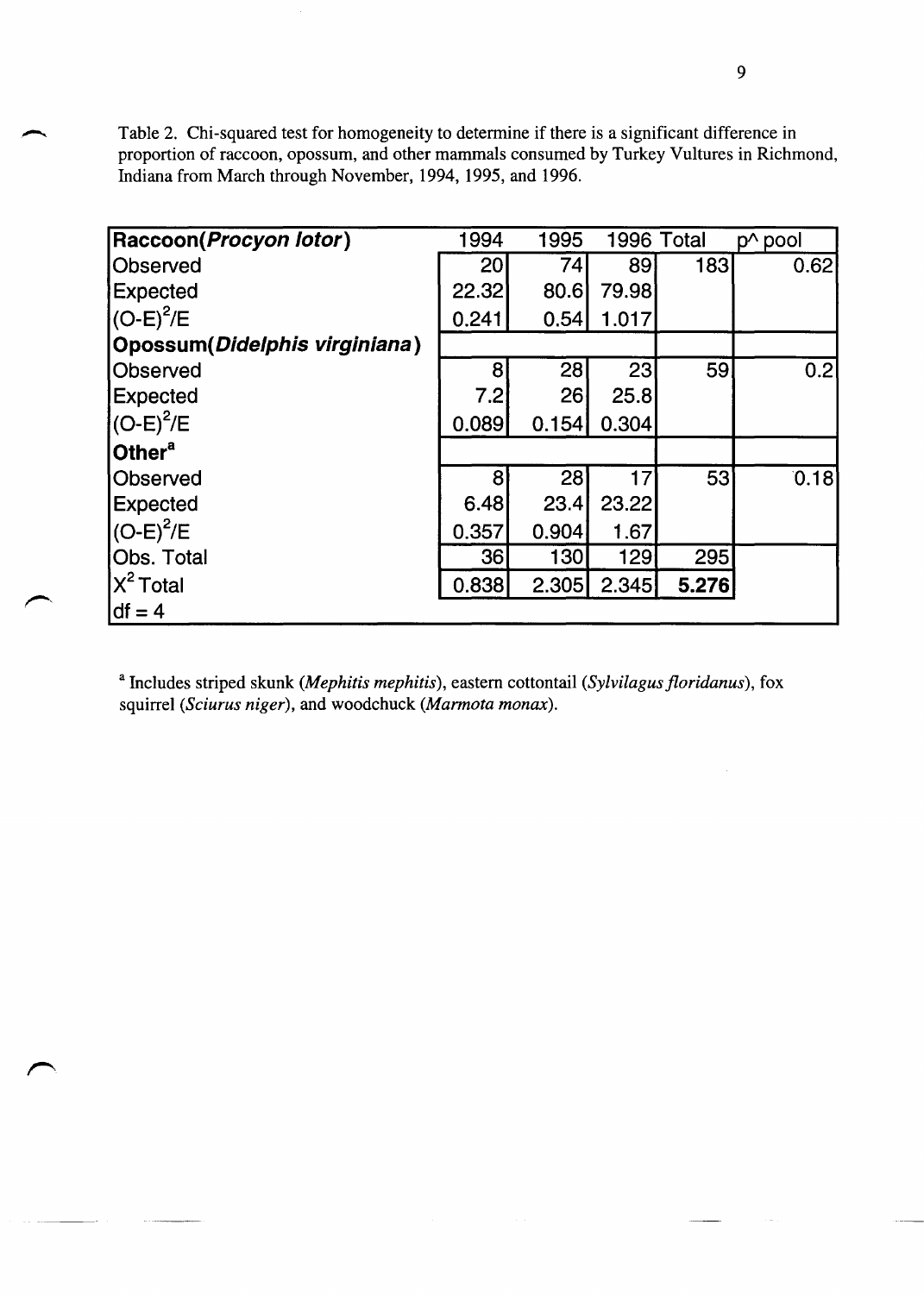consumed, but could not be identified because there was no access to museum skins of these animals to compare with pellets. White-tailed deer were consumed by Turkey Vultures in Pennsylvania (10% of diet; Coleman and Fraser 1987) and Wisconsin (21%; Kirk and Mossman 1998), but not by Turkey Vultures in Richmond, Indiana; white-tailed deer might be more accessible in Pennsylvania and Wisconsin than in Indiana. Turkey Vultures have difficulty piercing the thick skin of deer (Wallace and Temple 1987) and must wait until it is opened by other animals or by a vehicle collision. There may be more animals to open the deer's skin or more deer-vehicle collisions in Pennsylvania and Wisconsin than in Indiana.

Raccoons and opossums were a major food source for Turkey Vultures in Indiana (74% of total sample), but not in Pennsylvania (23%; Coleman and Fraser 1987) **and** Wisconsin (13%; Kirk and Mossman 1998). Turkey Vultures in these different study areas may have different food preferences. There is evidence that Turkey Vultures prefer particular dead animals in different parts of their range (Kirk and Mossman 1998). Such food preference could explain why cows and pigs were consumed in Pennsylvania and Wisconsin, but not in Indiana. However, it could be that Turkey Vultures do not necessarily prefer raccoons and opossums, but that they are the most available prey in Indiana. Turkey Vultures adapt to local variety of available carrion (Hiraldo et al. 1991). Since live prey is rarely taken (Smith 1982), Turkey Vultures must find carrion. Raccoons and opossums are common road kills in Indiana (pers. obs.), thus providing an explanation why these mammals were consumed most frequently. Very few birds were consumed by Turkey Vultures in Indiana (5% of total sample), Wisconsin (4%; Kirk and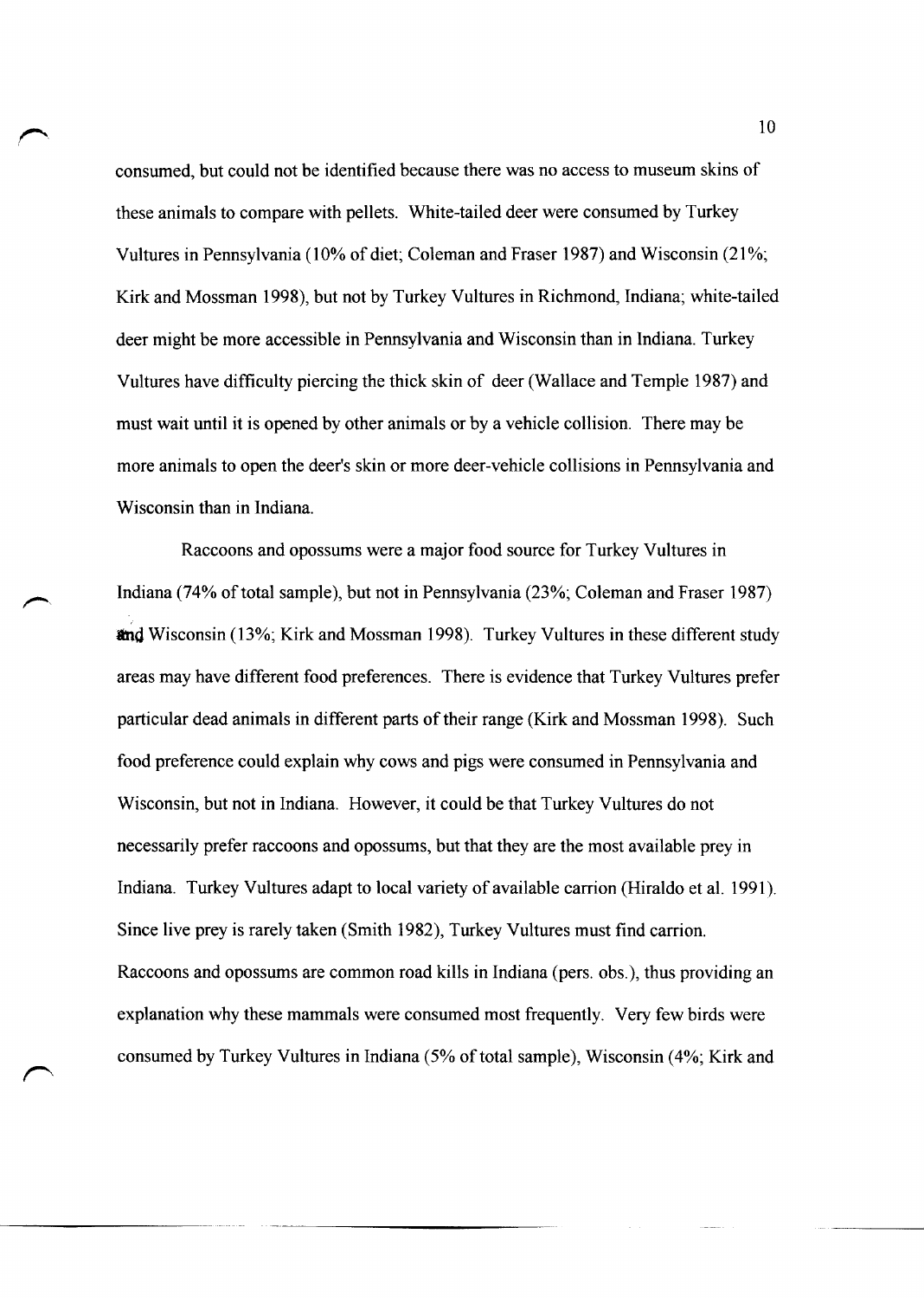Mossman 1998) and Pennsylvania (0% Coleman and Fraser 1987). This is not surprising since mammals are known to be the most common food source for Turkey Vultures (Kirk and Mossman 1998).

It would be interesting to see if there is a significant difference in the proportion of mammals consumed from season to season as it would provide an insight into the food preferences of Turkey Vultures. However, my samples did not include any pellets from December, January or February and the sample size of pellets from 1994 ( $n = 42$ ) was too small to separate into seasons. Consequently, a test to see if there is a significant difference in the proportion of animals consumed from season to season was not performed. It would also be interesting to see if there is a correlation between the amount of road-kill in a year and the amount of those animals consumed by Turkey Vultures during that year. This too will help determine if Turkey Vultures are feeding opportunistically or if they have a food preference.

#### **ACKNOWLEDGEMENT**

I want to thank Dr. Neil Sabine for providing the pellets used for my research. I am appreciative of the assistance I received from Dr. Sabine and Dr. Kamal Islam. I also thank Dr. Tom Morrell for allowing use of his lab and museum skins. NCG laboratories allowed use of their microscopes for this study.